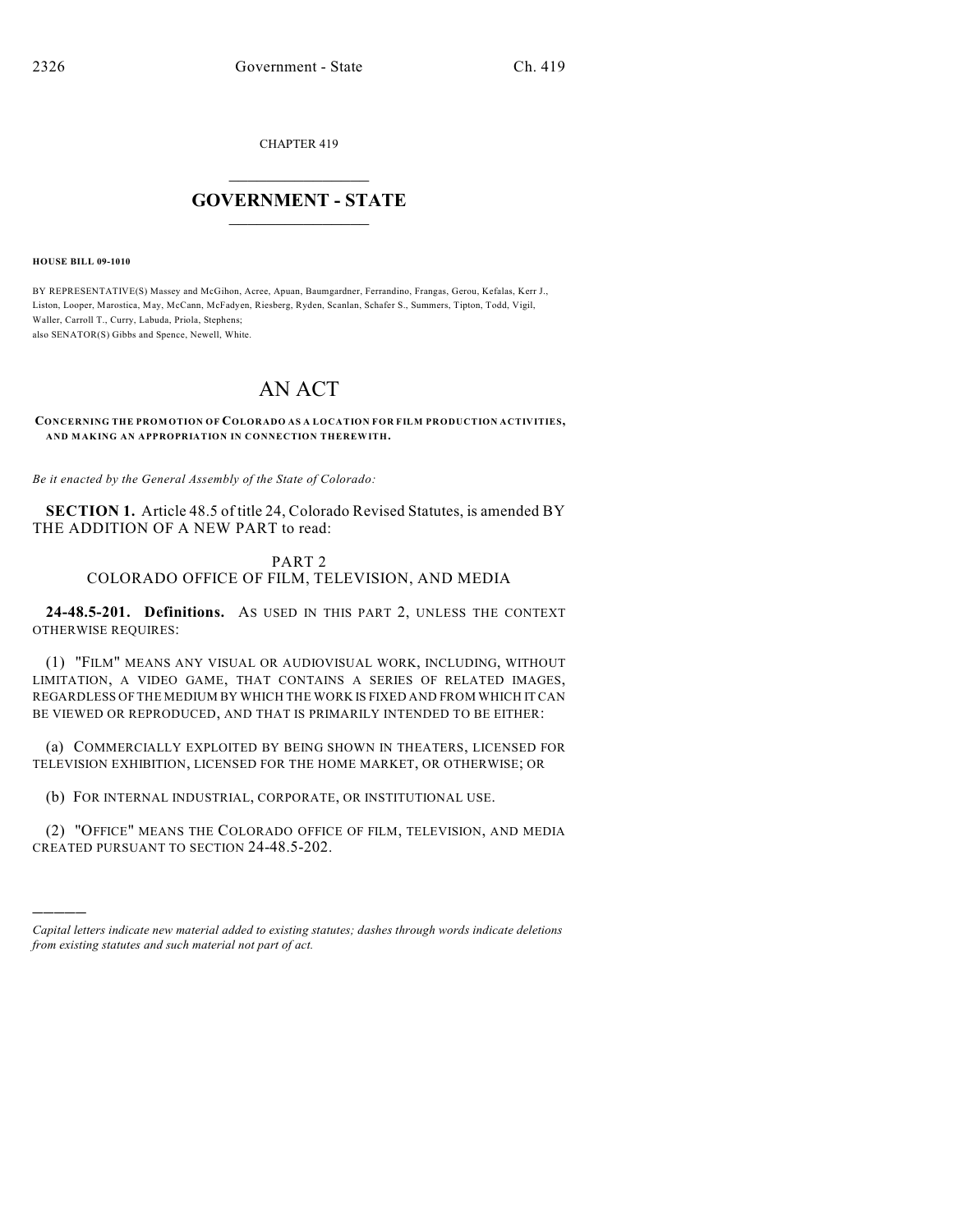(3) "PRODUCTION ACTIVITIES" MEANS THE SHOOTING OF A FILM, SUPPORT ACTIVITIES RELATED TO SUCH SHOOTING, AND ANY PRESHOOTING OR POSTSHOOTING ACTIVITIES THAT COMMENCE ON OR AFTER JULY 1, 2009, AND THAT ARE NECESSARY TO PRODUCE A FINISHED FILM, INCLUDING BUT NOT LIMITED TO EDITING AND THE CREATION OF SETS, PROPS, COSTUMES, AND SPECIAL EFFECTS.

(4) "PRODUCTION COMPANY" MEANS A PERSON, INCLUDING A CORPORATION OR OTHER BUSINESS ENTITY, THAT ENGAGES IN PRODUCTION ACTIVITIES FOR THE PURPOSE OF PRODUCING ALL OR ANY PORTION OF A FILM IN COLORADO.

(5) "QUALIFIED LOCAL EXPENDITURE" MEANS A PAYMENT MADE BY A PRODUCTION COMPANY OPERATING IN COLORADO TO A BUSINESS IN COLORADO IN CONNECTION WITH THE PRODUCTION OF A FILM THAT THE PRODUCTION COMPANY IS PRODUCING IN COLORADO. "QUALIFIED LOCAL EXPENDITURE" SHALL INCLUDE, BUT NEED NOT BE LIMITED TO:

(a) PAYMENTS MADE IN CONNECTION WITH DEVELOPING OR PURCHASING THE STORY AND SCENARIO TO BE USED FOR A FILM;

(b) PAYMENTS MADE FOR THE COSTS OF SET CONSTRUCTION AND OPERATIONS, WARDROBE, ACCESSORIES, AND RELATED SERVICES;

(c) PAYMENTS MADE FOR THE COSTS OF PHOTOGRAPHY, SOUND SYNCHRONIZATION, LIGHTING, AND RELATED SERVICES;

(d) PAYMENTS MADE FOR THE COSTS OF EDITING, POST-PRODUCTION, MUSIC, AND RELATED SERVICES;

(e) PAYMENTS MADE FOR THE COSTS OF RENTING FACILITIES AND EQUIPMENT, INCLUDING LOCATION FEES, LEASING VEHICLES, AND PROVIDING FOOD AND LODGING TO PEOPLE WORKING ON THE FILM PRODUCTION;

(f) PAYMENTS FOR AIRFARE PURCHASED THROUGH A COLORADO-BASED TRAVEL AGENCY OR COMPANY;

(g) PAYMENTS FOR INSURANCE AND BONDING PURCHASED THROUGH A COLORADO-BASED INSURANCE AGENT; AND

(h) PAYMENTS FOR OTHER DIRECT COSTS INCURRED BY THE FILM PRODUCTION COMPANY THAT ARE DEEMED APPROPRIATE BY THE OFFICE.

(6) "QUALIFIED PAYROLL EXPENDITURE" MEANS AN EXPENDITURE OF UP TO THREE MILLION DOLLARS PER EMPLOYEE OR CONTRACTOR, MADE BY A PRODUCTION COMPANY TO PAY THE SALARIES OF ACTORS, MANAGEMENT, AND CREW, WHO PARTICIPATE IN THE FILM PRODUCTION ACTIVITIES. IN ORDER FOR ANY SALARY TO BE CONSIDERED A QUALIFIED PAYROLL EXPENDITURE, ALL COLORADO INCOME TAXES SHALL BE WITHHELD AND PAID EITHER BY THE PRODUCTION COMPANY OR THE INDIVIDUAL. ANY EXPENDITURES IN EXCESS OF THREE MILLION DOLLARS PER EMPLOYEE OR CONTRACTOR SHALL BE EXCLUDED.

**24-48.5-202. Colorado office of film, television, and media - creation.**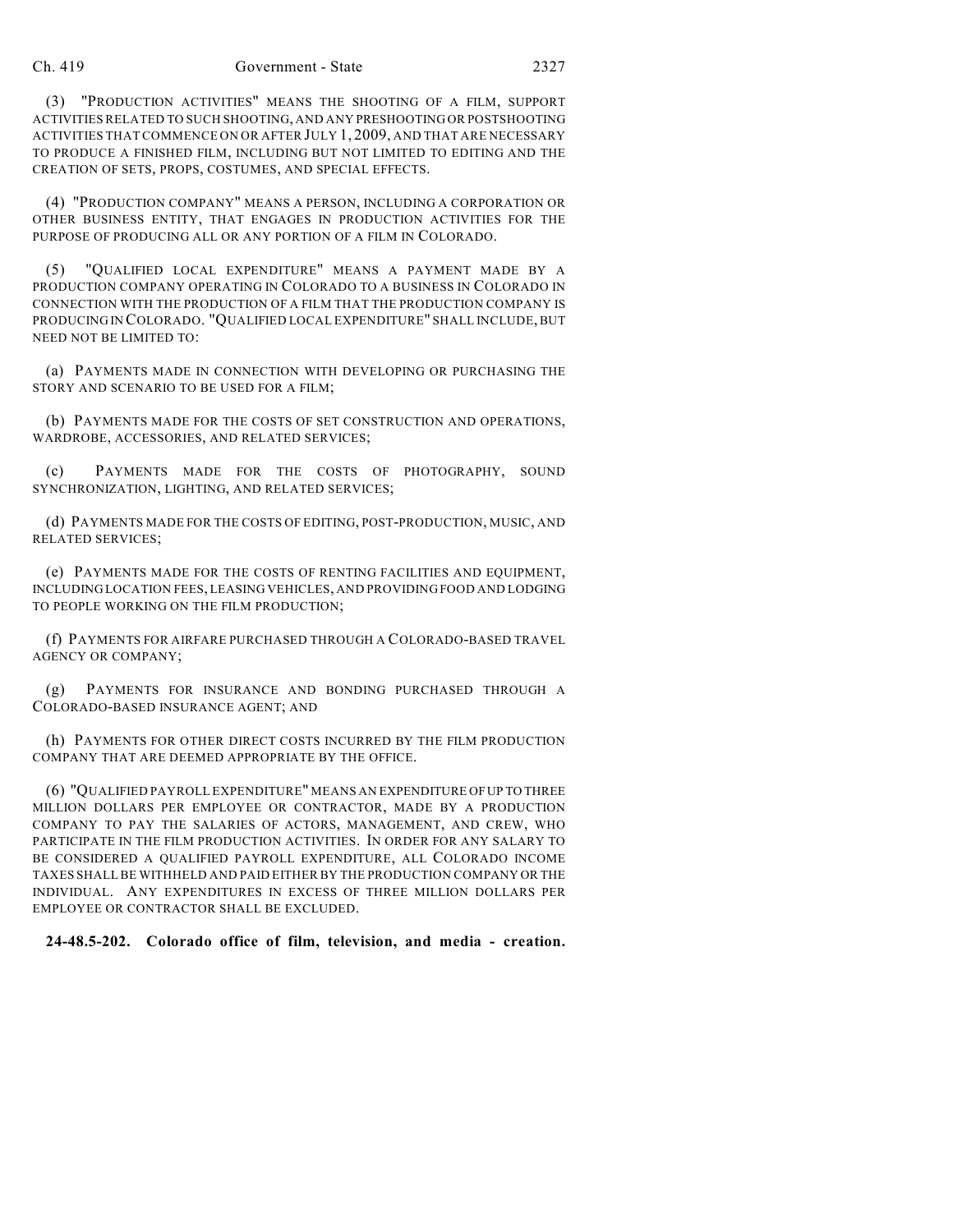2328 Government - State Ch. 419

(1) THERE IS HEREBY CREATED WITHIN THE COLORADO OFFICE OF ECONOMIC DEVELOPMENT THE COLORADO OFFICE OF FILM, TELEVISION, AND MEDIA, THE HEAD OF WHICH SHALL BE THE DIRECTOR OF THE COLORADO OFFICE OF FILM, TELEVISION, AND MEDIA. THE DIRECTOR OF THE OFFICE SHALL BE ASSISTED BY A STAFF TO FULFILL THE OFFICE'S MISSION TO PROMOTE COLORADO AS A LOCATION FOR MAKING FEATURE FILMS, TELEVISION SHOWS, TELEVISION COMMERCIALS, STILL PHOTOGRAPHY, MUSIC VIDEOS, AND EMERGING MASS MEDIA PROJECTS.

(2) THE OFFICE SHALL:

(a) MARKET COLORADO AS A DESTINATION FOR MAKING FEATURE FILMS, TELEVISION SHOWS, TELEVISION COMMERCIALS, STILL PHOTOGRAPHY, MUSIC VIDEOS, AND NEW MEDIA PROJECTS;

(b) ASSIST PRODUCTION COMPANIES THAT ARE INTERESTED IN CONDUCTING PRODUCTION ACTIVITIES IN COLORADO IN SCOUTING APPROPRIATE LOCATIONS IN THE STATE FOR THE PRODUCTION COMPANY'S FILM;

(c) ASSIST STATE AND LOCAL GOVERNMENT AGENCIES AND ORGANIZATIONS IN THE CREATION OF PERMITTING CRITERIA FOR PRODUCTION COMPANIES THAT PLAN TO CONDUCT PRODUCTION ACTIVITIES ON STATE OR LOCAL GOVERNMENT PROPERTY;

(d) ASSIST PRODUCTION COMPANIES IN DETERMINING THE APPROPRIATE STATE OR LOCAL GOVERNMENT AGENCIES TO CONTACT TO APPLY FOR A PERMIT TO CONDUCT PRODUCTION ACTIVITIES ON STATE OR LOCAL GOVERNMENT PROPERTY;

(e) SERVE AS A GENERAL LIAISON FOR PRODUCTION COMPANIES AND ASSIST IN COORDINATION EFFORTS AMONG PRODUCTION COMPANIES, ANY STATE OR LOCAL GOVERNMENT AGENCY, AND LOCAL BUSINESSES AND INDIVIDUALS BEFORE, DURING, AND AFTER THE PRODUCTION COMPANY CONDUCTS PRODUCTION ACTIVITIES IN COLORADO;

(f) SERVE AS A RESOURCE FOR LOCAL GOVERNMENTS AND COMMUNITIES AROUND COLORADO WHEN A PRODUCTION COMPANY APPROACHES THE LOCAL GOVERNMENT OR COMMUNITY REGARDING THE POSSIBILITY OF CONDUCING PRODUCTION ACTIVITIES ON THE PROPERTY OF THE LOCAL GOVERNMENT OR WITHIN THE COMMUNITY;

(g) ADMINISTER THE PERFORMANCE-BASED INCENTIVE FOR FILM PRODUCTION IN COLORADO AS SPECIFIED IN SECTION 24-48.5-203;

(h) CONDUCT EDUCATIONAL SEMINARS TO PROMOTE THE FILM INDUSTRY AND PEOPLE WORKING IN THE FILM INDUSTRY IN COLORADO; AND

(i) PERFORM ANY OTHER DUTIES IN FURTHERANCE OF THE OFFICE'S MISSION AS DEEMED NECESSARY BY THE DIRECTOR OF THE OFFICE AND THE DIRECTOR OF THE OFFICE OF ECONOMIC DEVELOPMENT.

**24-48.5-203. Performance-based incentive for film production in Colorado - Colorado office of film, television, and media operational account cash fund - creation - repeal.** (1) SUBJECT TO THE PROVISIONS OF THIS SECTION, ON OR AFTER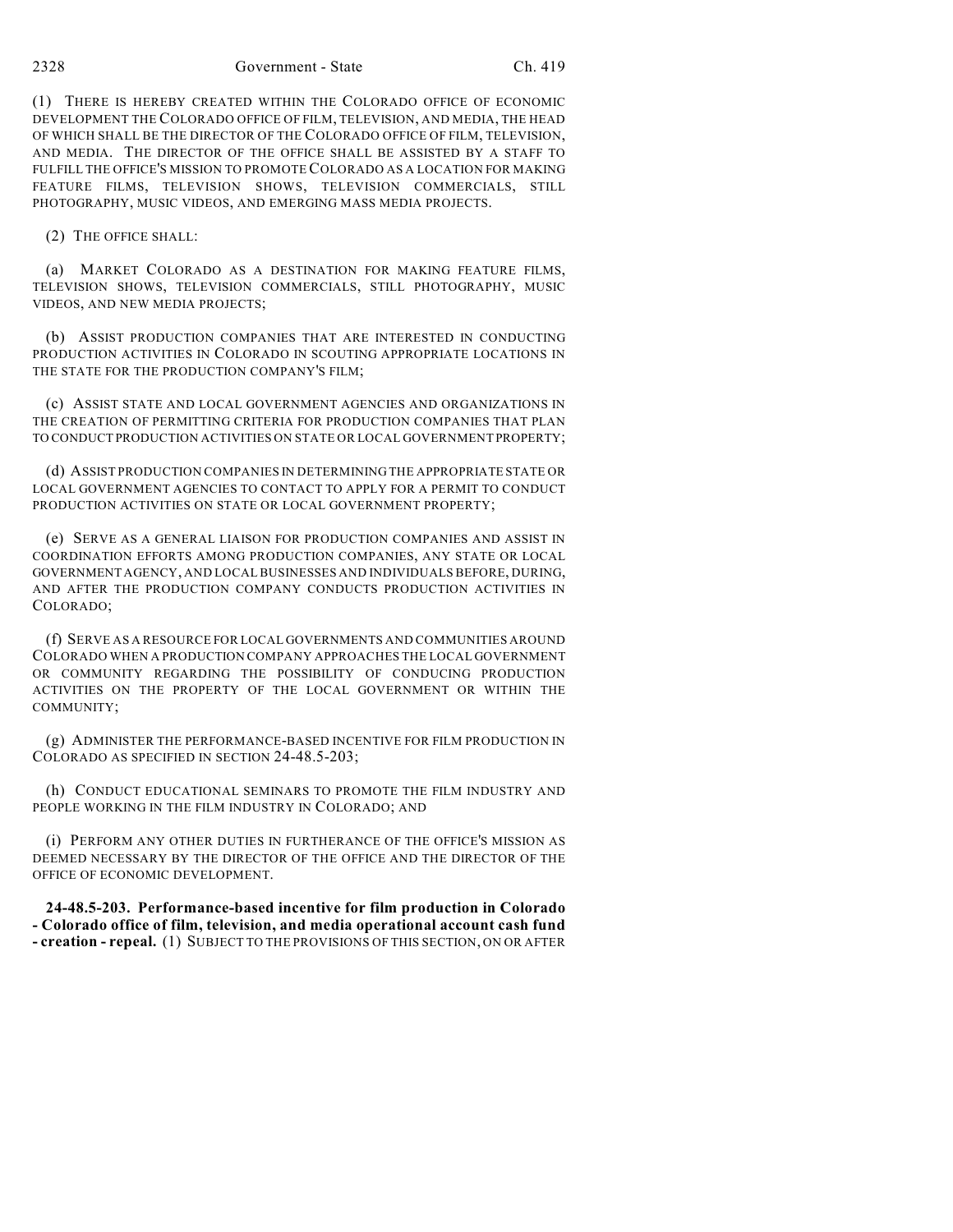JULY 1, 2009, ANY PRODUCTION COMPANY THAT SPENDS AT LEAST SEVENTY-FIVE PERCENT OF ITS PRODUCTION EXPENDITURES FOR A FILM ON QUALIFIED LOCAL EXPENDITURES AND AT LEAST SEVENTY-FIVE PERCENT OF ITS PAYROLL EXPENDITURES FOR A FILM ON QUALIFIED LOCAL PAYROLL EXPENDITURES SHALL BE ALLOWED TO CLAIM A PERFORMANCE-BASED INCENTIVE IN AN AMOUNT AS FOLLOWS:

(a) FOR A PRODUCTION COMPANY THAT ORIGINATES THE FILM PRODUCTION IN COLORADO, AN AMOUNT EQUAL TO TEN PERCENT OF THE TOTAL AMOUNT OF THE PRODUCTION COMPANY'S QUALIFIED LOCAL EXPENDITURES AND QUALIFIED PAYROLL EXPENDITURES IF THE TOTAL OF SUCH EXPENDITURES EQUALS OR EXCEEDS ONE HUNDRED THOUSAND DOLLARS; AND

(b) FOR A PRODUCTION COMPANY THAT DOES NOT ORIGINATE THE FILM PRODUCTION ACTIVITIES IN COLORADO, AN AMOUNT EQUAL TO TEN PERCENT OF THE TOTAL AMOUNT OF THE PRODUCTION COMPANY'S QUALIFIED LOCAL EXPENDITURES AND QUALIFIED PAYROLL EXPENDITURES IF THE TOTAL OF SUCH EXPENDITURES EQUALS OR EXCEEDS ONE MILLION DOLLARS.

(2) (a) IN ORDER FOR A PRODUCTION COMPANY TO CLAIM A PERFORMANCE-BASED INCENTIVE FOR FILM PRODUCTION ACTIVITIES IN COLORADO PURSUANT TO THIS SECTION, THE PRODUCTION COMPANY SHALL APPLY TO THE OFFICE, IN A MANNER TO BE DETERMINED BY THE OFFICE, PRIOR TO BEGINNING PRODUCTION ACTIVITIES IN THE STATE. THE APPLICATION SHALL INCLUDE A STATEMENT OF INTENT BY THE PRODUCTION COMPANY TO PRODUCE A FILM IN COLORADO FOR WHICH THE PRODUCTION COMPANY WILL BE ELIGIBLE TO RECEIVE THE INCENTIVE. THE PRODUCTION COMPANY SHALL SUBMIT, IN CONJUNCTION WITH THE APPLICATION, ANY DOCUMENTATION NECESSARY TO DEMONSTRATE THAT THE PRODUCTION COMPANY'S PROJECTED QUALIFIED LOCAL EXPENDITURES AND QUALIFIED PAYROLL EXPENDITURES WILL SATISFY THE EXPENDITURES SPECIFIED IN PARAGRAPH (a) OR (b) OF SUBSECTION (1) OF THIS SECTION, AS APPLICABLE.

(b) THE OFFICE SHALL REVIEW EACH APPLICATION SUBMITTED BY A PRODUCTION COMPANY BEFORE THE PRODUCTION COMPANY BEGINS WORK ON A FILM IN COLORADO. BASED ON THE INFORMATION PROVIDED IN THE PRODUCTION COMPANY'S APPLICATION, THE OFFICE SHALL MAKE AN INITIAL DETERMINATION OF WHETHER THE PRODUCTION COMPANY WILL BE ELIGIBLE TO RECEIVE A PERFORMANCE-BASED INCENTIVE AND ESTIMATE THE AMOUNT OF THE INCENTIVE THAT WILL BE DUE TO THE PRODUCTION COMPANY. THE OFFICE SHALL GRANT CONDITIONAL WRITTEN APPROVAL TO EVERY PRODUCTION COMPANY THAT, BASED ON THE INFORMATION PROVIDED BY THE PRODUCTION COMPANY, WILL SATISFY THE REQUIREMENTS OF THIS SECTION AND BE ELIGIBLE TO CLAIM AN INCENTIVE.

(c) UPON COMPLETION OF PRODUCTION ACTIVITIES IN COLORADO, A PRODUCTION COMPANY THAT RECEIVED CONDITIONAL APPROVAL FOR A PERFORMANCE-BASED INCENTIVE FROM THE OFFICE SHALL SUBMIT FINANCIAL DOCUMENTS TO THE OFFICE THAT DETAIL THE EXPENSES INCURRED IN THE COURSE OF THE FILM PRODUCTION ACTIVITIES IN COLORADO, ALONG WITH A SIGNED AFFIDAVIT STATING THAT THE FINANCIAL DOCUMENTS ARE AN ACCURATE ACCOUNTING OF THE PRODUCTION COMPANY'S QUALIFIED LOCAL EXPENDITURES AND QUALIFIED PAYROLL EXPENDITURES. IF THE AMOUNT OF THE PRODUCTION COMPANY'S ACTUAL QUALIFIED LOCAL EXPENDITURES AND QUALIFIED PAYROLL EXPENDITURES EQUAL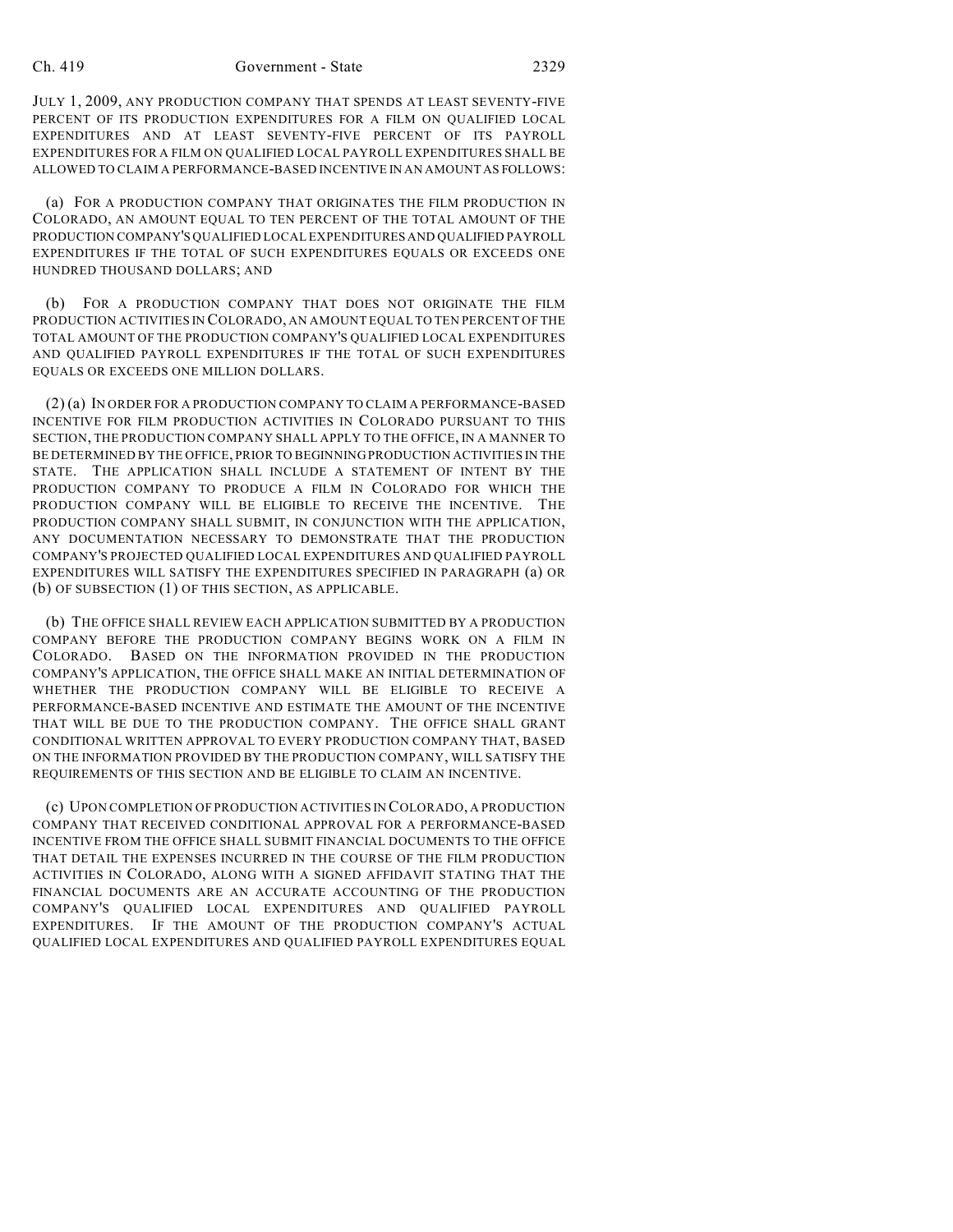OR EXCEED THE PRODUCTION COMPANY'S PROJECTED QUALIFIED LOCAL EXPENDITURES AND QUALIFIED PAYROLL EXPENDITURES SUBMITTED TO THE OFFICE PURSUANT TO PARAGRAPH (a) OF THIS SUBSECTION (2), THE OFFICE SHALL ISSUE AN INCENTIVE TO THE PRODUCTION COMPANY.

(d) THE OFFICE SHALL DEVELOP PROCEDURES FOR THE ADMINISTRATION OF THIS SECTION, INCLUDING APPLICATION GUIDELINES FOR PRODUCTION COMPANIES APPLYING TO RECEIVE A PERFORMANCE-BASED INCENTIVE AND FOR THE OFFICE TO ISSUE PAYMENT OF THE INCENTIVES PURSUANT TO THIS SECTION.

(3) THE OFFICE SHALL INCLUDE DATA REGARDING THE NUMBER OF PRODUCTION COMPANIES THAT CLAIMED THE PERFORMANCE-BASED INCENTIVE PURSUANT TO THIS SECTION AND THE TOTAL AMOUNT OF ALL INCENTIVES CLAIMED DURING THE MOST RECENT FISCAL YEAR FOR WHICH SUCH INFORMATION IS AVAILABLE IN AN ANNUAL REPORT TO THE GENERAL ASSEMBLY.

(4) THERE IS HEREBY CREATED IN THE STATE TREASURY THE COLORADO OFFICE OF FILM, TELEVISION, AND MEDIA OPERATIONAL ACCOUNT CASH FUND, REFERRED TO IN THIS SECTION AS THE "FUND". THE FUND SHALL CONSIST OF:

(a) (I) MONEYS TRANSFERRED TO THE FUND AS SPECIFIED IN SECTION 24-46-105.8 (4) (a).

(II) THIS PARAGRAPH (a) IS REPEALED, EFFECTIVE JANUARY 1, 2010.

(b) MONEYS TRANSFERRED TO THE FUND IN ACCORDANCE WITH SECTION 12-47.1-701 (4) (a) (V) (A), C.R.S.;

(c) ANY GIFTS, GRANTS, OR DONATIONS FROM PRIVATE OR PUBLIC SOURCES THAT THE OFFICE IS HEREBY AUTHORIZED TO SEEK AND ACCEPT; AND

(d) ANY MONEYS APPROPRIATED TO THE FUND BY THE GENERAL ASSEMBLY.

(5) (a) THE MONEYS IN THE FUND SHALL BE CONTINUOUSLY APPROPRIATED TO THE OFFICE FOR THE OPERATION OF THE OFFICE AND FOR THE PERFORMANCE-BASED INCENTIVE FOR FILM PRODUCTION IN COLORADO AS SPECIFIED IN SUBSECTION (1) OF THIS SECTION.

(b) THE TOTAL AMOUNT OF PERFORMANCE-BASED INCENTIVES THAT THE OFFICE ISSUES PURSUANT TO THIS SECTION IN ANY FISCAL YEAR SHALL NOT EXCEED THE AMOUNT APPROPRIATED TO THE OFFICE TO BE USED FOR THE PURPOSES OF THIS SECTION IN THE APPLICABLE FISCAL YEAR. IF THE OFFICE RECEIVES APPLICATIONS FOR INCENTIVES THAT EXCEED THE AMOUNT APPROPRIATED BY THE GENERAL ASSEMBLY FOR THE FISCAL YEAR, THE OFFICE SHALL ISSUE INCENTIVES TO PRODUCTION COMPANIES IN THE ORDER IN WHICH THE COMMISSION RECEIVED APPLICATIONS UNTIL THE AMOUNT APPROPRIATED HAS BEEN EXPENDED.

(c) ALL MONEYS NOT EXPENDED OR ENCUMBERED, AND ALL INTEREST EARNED ON THE INVESTMENT OR DEPOSIT OF MONEYS IN THE FUND, SHALL REMAIN IN THE FUND AND SHALL NOT REVERT TO THE GENERAL FUND AT THE END OF ANY FISCAL YEAR.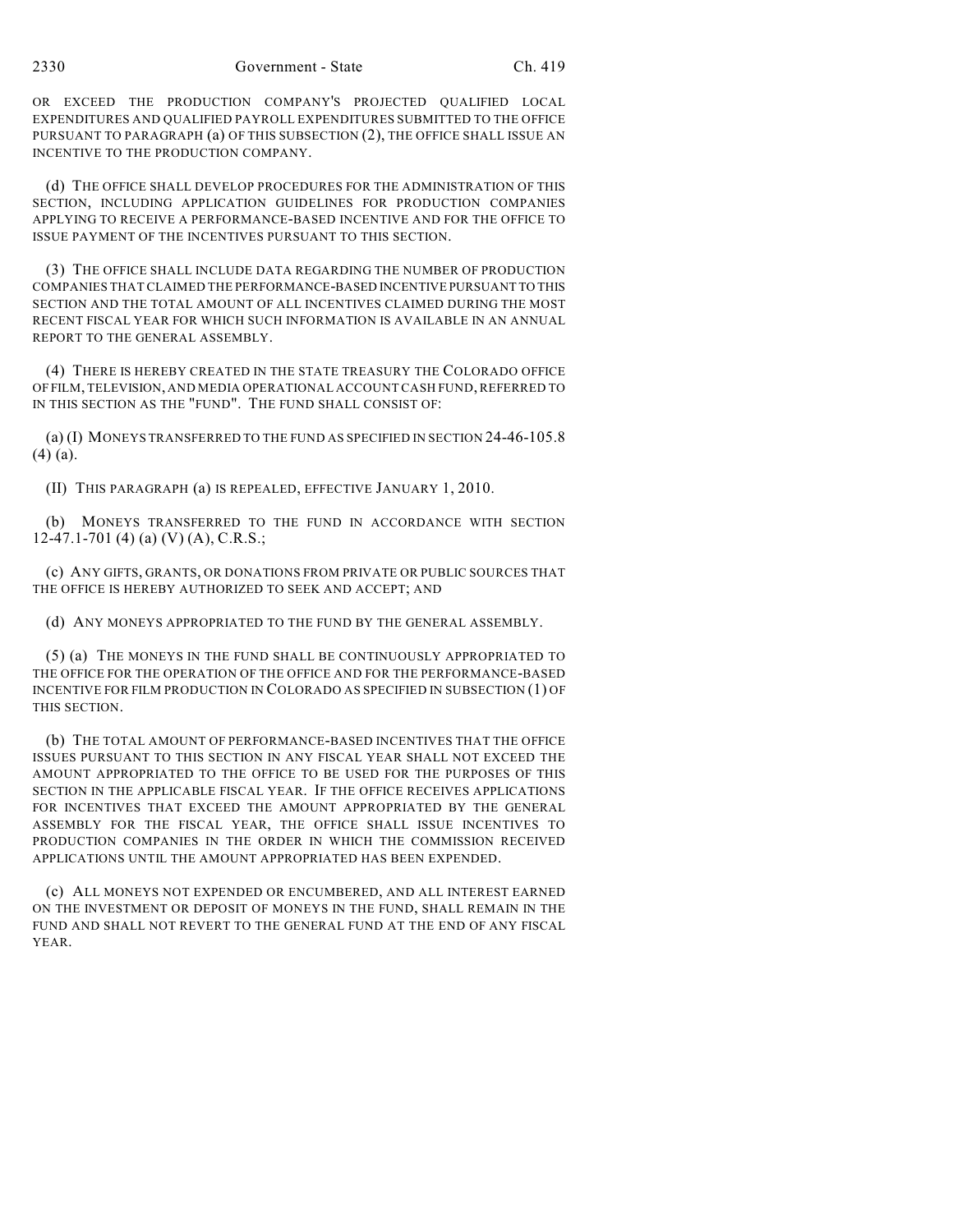**SECTION 2.** 12-47.1-701 (4) (a) (V) (A), (4) (a) (V) (B), and (4) (a) (V) (C), Colorado Revised Statutes, are amended to read:

**12-47.1-701. Limited gaming fund.** (4) (a) At the end of each fiscal year, the state treasurer shall distribute the balance remaining in the limited gaming fund in accordance with the provisions of section  $9(5)(b)(II)$  of article XVIII of the state constitution and paragraph (c) of subsection (1) of this section; except that:

(V) (A) Except as provided in sub-subparagraphs (B), (C), and (E) of this subparagraph (V), for the 2006-07, 2007-08 AND 2008-09 fiscal year and each fiscal year thereafter YEARS, of the portion of limited gaming fund moneys that would otherwise be transferred to the general fund pursuant to section 9 (5) (b) (II) of article XVIII of the state constitution, after the transfer to the local government limited gaming impact fund required by section 12-47.1-1601, six hundred thousand dollars shall be transferred to the film incentives cash fund created in section 24-46-105.8, C.R.S. EXCEPT AS PROVIDED IN SUB-SUBPARAGRAPHS (B) AND (C) OF THIS SUBPARAGRAPH (V), FOR THE 2009-10 FISCAL YEAR AND EACH FISCAL YEAR THEREAFTER, OF THE PORTION OF LIMITED GAMING FUND MONEYS THAT WOULD OTHERWISE BE TRANSFERRED TO THE GENERAL FUND PURSUANT TO SECTION 9 (5) (b) (II) OF ARTICLE XVIII OF THE STATE CONSTITUTION, AFTER THE TRANSFER TO THE LOCAL GOVERNMENT LIMITED GAMING IMPACT FUND REQUIRED BY SECTION 12-47.1-1601, SIX HUNDRED THOUSAND DOLLARS SHALL BE TRANSFERRED TO THE COLORADO OFFICE OF FILM, TELEVISION, AND MEDIA OPERATIONAL ACCOUNT CASH FUND CREATED IN SECTION 24-48.5-203, C.R.S. For purposes of the transfers occurring at the end of the 2006-07 fiscal year and each fiscal year thereafter, no later than June 1, 2007, and no later than June 1 of each calendar year thereafter, the executive director shall adjust the dollar amounts specified in this sub-subparagraph (A) to reflect the percentage change in the consumer price index for the Denver metropolitan area. As used in this sub-subparagraph (A), "percentage change in the consumer price index for the Denver metropolitan area" means the percentage change between the two published annual estimates of the consumer price index for the Denver-Boulder-Greeley combined statistical area for all urban consumers, all goods, as defined and officially reported by the bureau of labor statistics in the United States department of labor for the two calendar years immediately preceding the calendar year in which the adjustment is made.

(B) If, based on the March revenue forecast prepared by the legislative council, the joint budget committee determines that the amount of general fund revenues for the fiscal year in which the forecast is prepared will be insufficient to allow the maximum amount of general fund appropriations permitted by section 24-75-201.1 (1) (a) (II), C.R.S., to be made for that fiscal year, the joint budget committee, acting by bill, shall determine the amount of limited gaming fund moneys, if any, that should be transferred to the film incentives cash fund OR THE COLORADO OFFICE OF FILM, TELEVISION, AND MEDIA OPERATIONAL ACCOUNT CASH FUND pursuant to sub-subparagraph (A) of this subparagraph (V) at the end of that fiscal year.

(C) If the joint budget committee, pursuant to sub-subparagraph (B) of this subparagraph (V), does not determine the amount of limited gaming fund moneys, if any, to be transferred to the film incentives cash fund OR THE COLORADO OFFICE OF FILM, TELEVISION, AND MEDIA OPERATIONAL ACCOUNT CASH FUND specified in sub-subparagraph (A) of this subparagraph (V) and if, based on the June revenue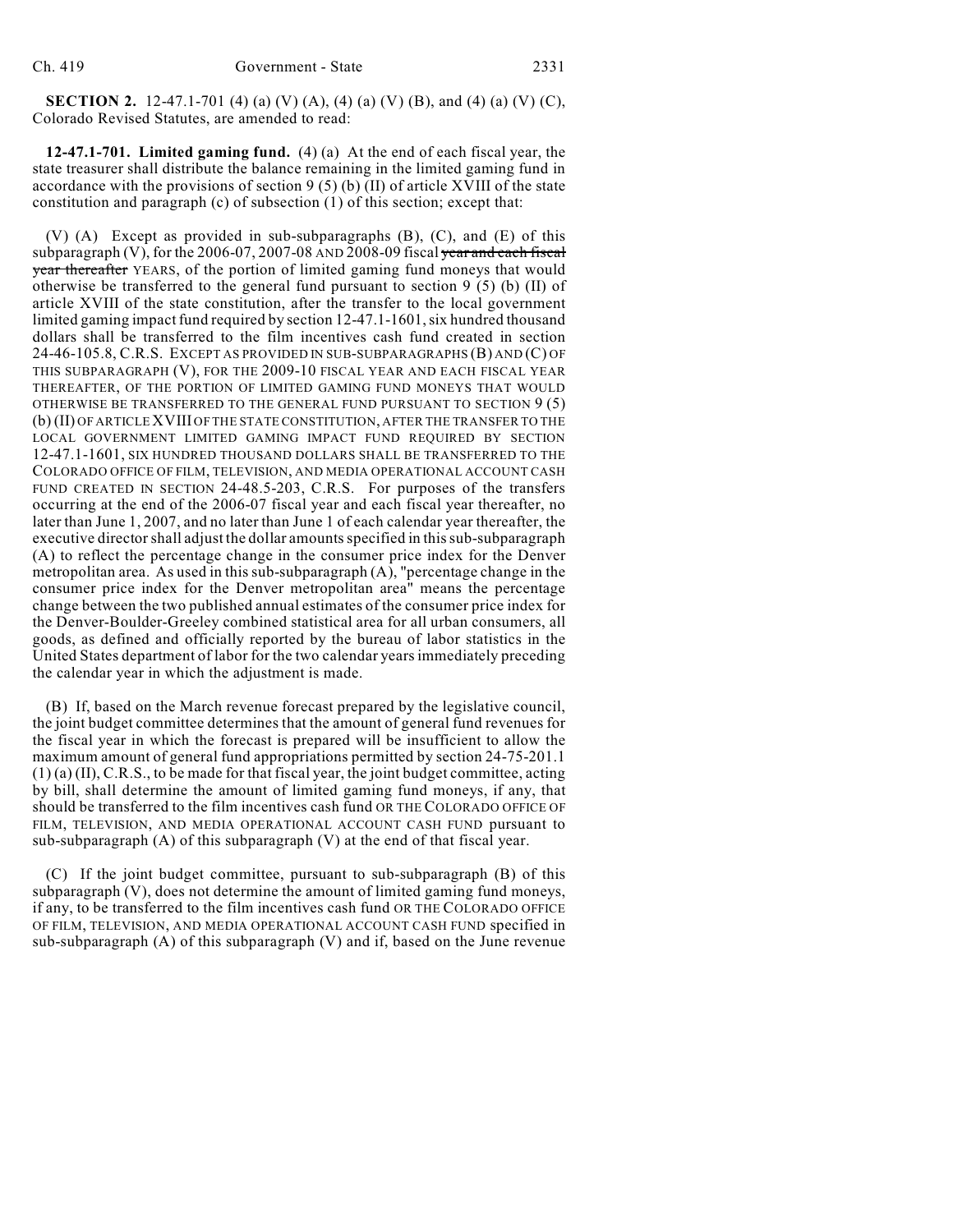forecast prepared by the legislative council, the state treasurer determines that the amount of general fund revenues for the fiscal year in which the forecast is prepared will be insufficient to allow the maximum amount of general fund appropriations permitted by section 24-75-201.1 (1) (a) (II), C.R.S., to be made for that fiscal year, the state treasurer shall transfer to the general fund from the moneys that would otherwise be transferred to the film incentives cash fund OR THE COLORADO OFFICE OF FILM, TELEVISION, AND MEDIA OPERATIONAL ACCOUNT CASH FUND pursuant to sub-subparagraph (A) of this subparagraph (V) at the end of the fiscal year an amount equal to the lesser of the full amount that would otherwise be transferred to the film incentives cash fund OR THE COLORADO OFFICE OF FILM, TELEVISION, AND MEDIA OPERATIONAL ACCOUNT CASH FUND or the amount necessary to allow the maximum amount of general fund appropriations to be made for the fiscal year. Any reduction in the amount transferred to the film incentives cash fund OR THE COLORADO OFFICE OF FILM, TELEVISION, AND MEDIA OPERATIONAL ACCOUNT CASH FUND required by this sub-subparagraph  $(C)$  and the amounts transferred to the state council on the arts cash fund, the new jobs incentives cash fund, and the Colorado travel and tourism promotion fund required by sub-subparagraph (B) of subparagraph (IV) of this paragraph (a) shall be pro-rated based on the amounts otherwise required to be transferred to said funds pursuant to sub-subparagraph  $(A)$ of this subparagraph  $(V)$  and sub-subparagraph  $(A)$  of subparagraph  $(IV)$  of this paragraph (a).

**SECTION 3.** 24-46-105.8, Colorado Revised Statutes, is amended to read:

**24-46-105.8. Performance-based incentive for film production in Colorado - film incentives cash fund - definitions - repeal.** (1) As used in this section, unless the context otherwise requires:

(a) "Film" means any visual or audiovisual work that contains a series of related images, that is fixed on photographic film, videotape, computer disc, laser disc, or a similar delivery medium from which it can be viewed or reproduced, and that is shown in theaters, licensed for television broadcasting, or licensed for the home viewing market.

(b) "Production activities" meansthe shooting of a film, support activities related to such shooting, and any preshooting or postshooting activities that are necessary to produce a finished film, including but not limited to editing and the creation of sets, props, costumes, and special effects.

(c) "Production company" means a person, including a corporation or other business entity, that engages in production activities for the purpose of producing all or any portion of a film in Colorado.

(d) "Qualified local expenditure" means a payment made by a production company in Colorado to a business in Colorado in connection with the production of a film that the production company is producing in Colorado. "Qualified local expenditure" shall include, but shall not be limited to:

(I) Payments made in connection with developing or purchasing the story and scenario to be used for a film;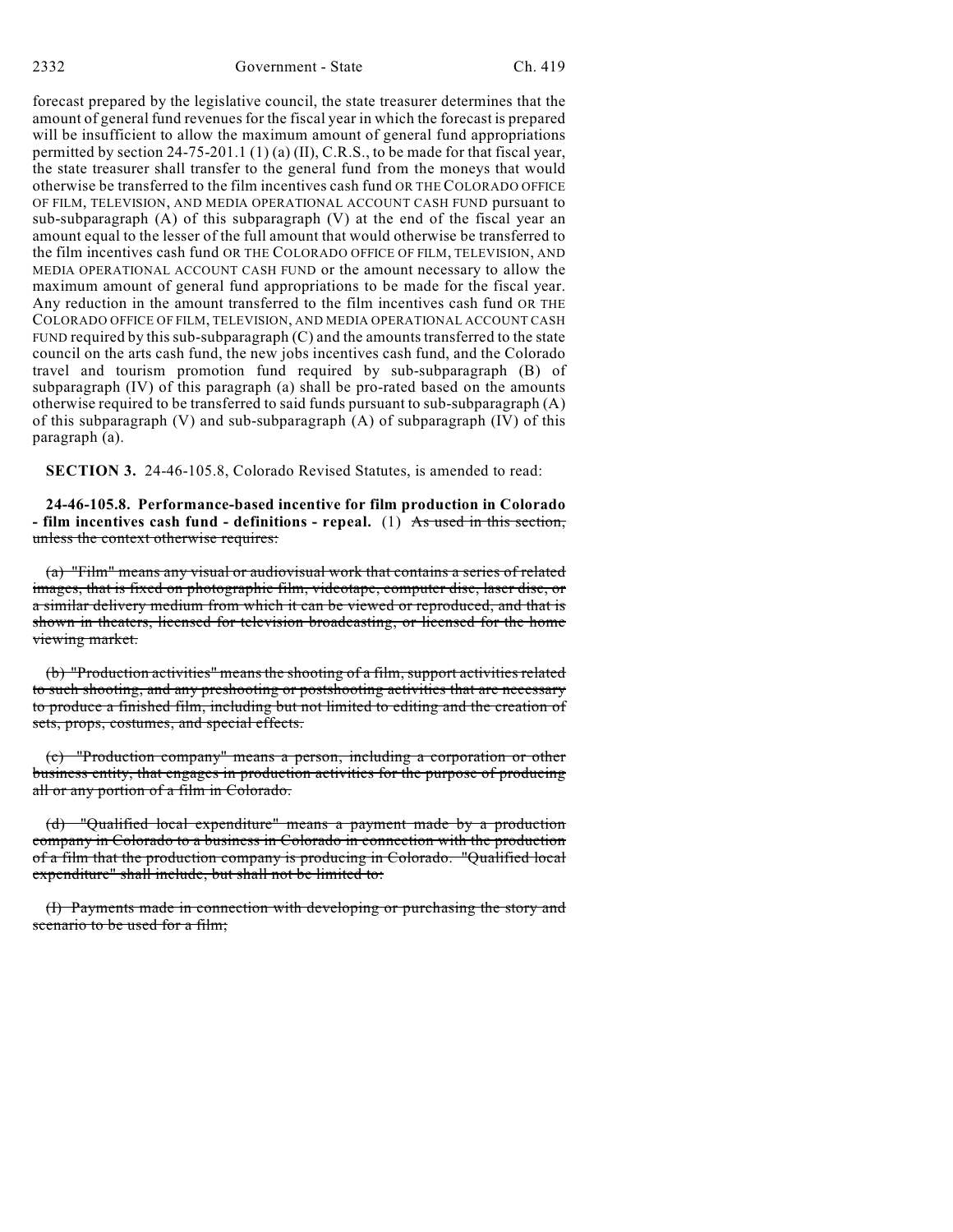(II) Payments made for the costs of set construction and operations, wardrobe, accessories, and related services;

(III) Payments made for the costs of photography, sound synchronization, lighting, and related services;

(IV) Payments made for the costs of editing, post-production, music, and related services;

(V) Payments made for the costs of renting facilities and equipment, including location fees, leasing vehicles, and providing food and lodging to people working on the film production;

(VI) Payments for airfare purchased through a Colorado-based travel agency or company;

(VII) Payments for insurance and bonding purchased through a Colorado-based insurance agent; and

(VIII) Payments for other direct costs incurred by the film production company that are deemed appropriate by the commission.

(e) "Qualified payroll expenditure" means an expenditure made by a production company to pay the salaries of actors, management, and crew who participate in the film production activities and who are Colorado residents.

(2) Subject to the provisions of this section, on or after June 5, 2006, any production company that spends at least seventy-five percent of its production expenditures for a film on qualified local expenditures and at least seventy-five percent of its payroll expenditures for a film on qualified local payroll expenditures shall be allowed to claim a performance-based incentive in an amount as follows:

(a) For a production company that originates the film production in Colorado, an amount equal to ten percent of the total amount of the production company's qualified local expenditures and qualified payroll expenditures if the total of such expenditures equals or exceeds one hundred thousand dollars; and

(b) For a production company that does not originate the film production activities in Colorado, an amount equal to ten percent of the total amount of the production company's qualified local expenditures and qualified payroll expenditures if the total of such expenditures equals or exceeds one million dollars.

 $(3)$  (a) In order for a production company to claim a performance-based incentive for film production activities in Colorado pursuant to this section, the production company shall apply to the commission, in a manner to be determined by the commission, prior to beginning production activities in the state. The application shall include a statement of intent by the production company to produce a film in Colorado for which the production company will be eligible to receive the incentive. The production company shall submit, in conjunction with the application, any documentation necessary to demonstrate that the production company's projected qualified local expenditures and qualified payroll expenditures will satisfy the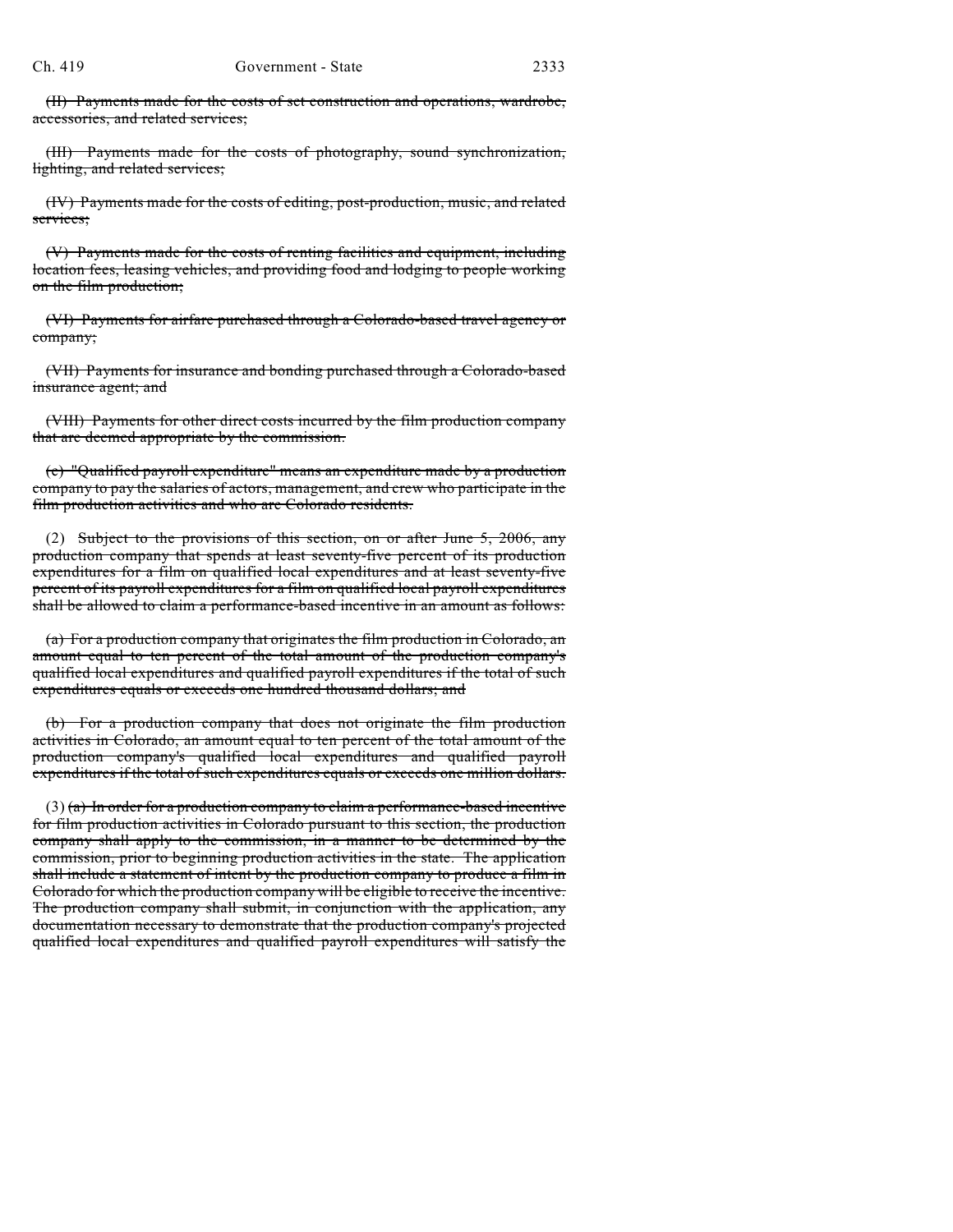expenditures specified in paragraph (a) or (b) of subsection  $(2)$  of this section, as applicable.

(b) The commission shall review each application submitted by a production company before the production company begins work on a film in Colorado. Based on the information provided in the production company's application, the commission shall make an initial determination of whether the production company will be eligible to receive a performance-based incentive and estimate the amount of the incentive that will be due to the production company. The commission shall grant conditional written approval to every production company that, based on the information provided by the production company, will satisfy the requirements of this section and be eligible to claim an incentive.

(c) Upon completion of production activities in Colorado, a production company that received conditional approval for a performance-based incentive from the commission shall submit financial documents to the commission that detail the expenses incurred in the course of the film production activities in Colorado, along with a signed affidavit stating that the financial documents are an accurate accounting of the production company's qualified local expenditures and qualified payroll expenditures. If the amount of the production company's actual qualified local expenditures and qualified payroll expenditures equal or exceed the production company's projected qualified local expenditures and qualified payroll expenditures submitted to the commission pursuant to paragraph (a) of this subsection (3), the commission shall issue an incentive to the production company.

(d) The commission shall develop procedures for the administration of this section, including application guidelines for production companies applying to receive a performance-based incentive and for the commission to issue payment of the incentives pursuant to this section.

(4) (a) For the 2006-07, 2007-08, AND 2008-09 fiscal year and for each fiscal year thereafter YEARS, the general assembly shall annually appropriate the moneys transferred to the fund pursuant to section  $12-47.1-701$  (4) (a) (V), C.R.S., to the commission to be used for performance-based incentives for the motion picture industry pursuant to the provisions of this section. ANY MONEYS REMAINING IN THE FUND ON JULY 1, 2009, SHALL BE TRANSFERRED TO THE COLORADO OFFICE OF FILM, TELEVISION, AND MEDIA OPERATIONAL ACCOUNT CASH FUND CREATED IN SECTION 24-48.5-203.

(b) The commission may annually withhold a portion of the moneys appropriated for the purposes of this section to offset the direct costs incurred in administering the incentive program. The amount withheld by the commission in any fiscal year shall not exceed two and one-half percent of the amount appropriated for the purposes of this section in that fiscal year.

(c) The total amount of performance-based incentives that the commission issues pursuant to this section in any fiscal year shall not exceed the amount appropriated to the commission to be used for the purposes of this section in the applicable fiscal year. If the commission receives applications for incentives that exceed the amount appropriated by the general assembly for the fiscal year, the commission shall issue incentives to production companies in the order in which the commission received